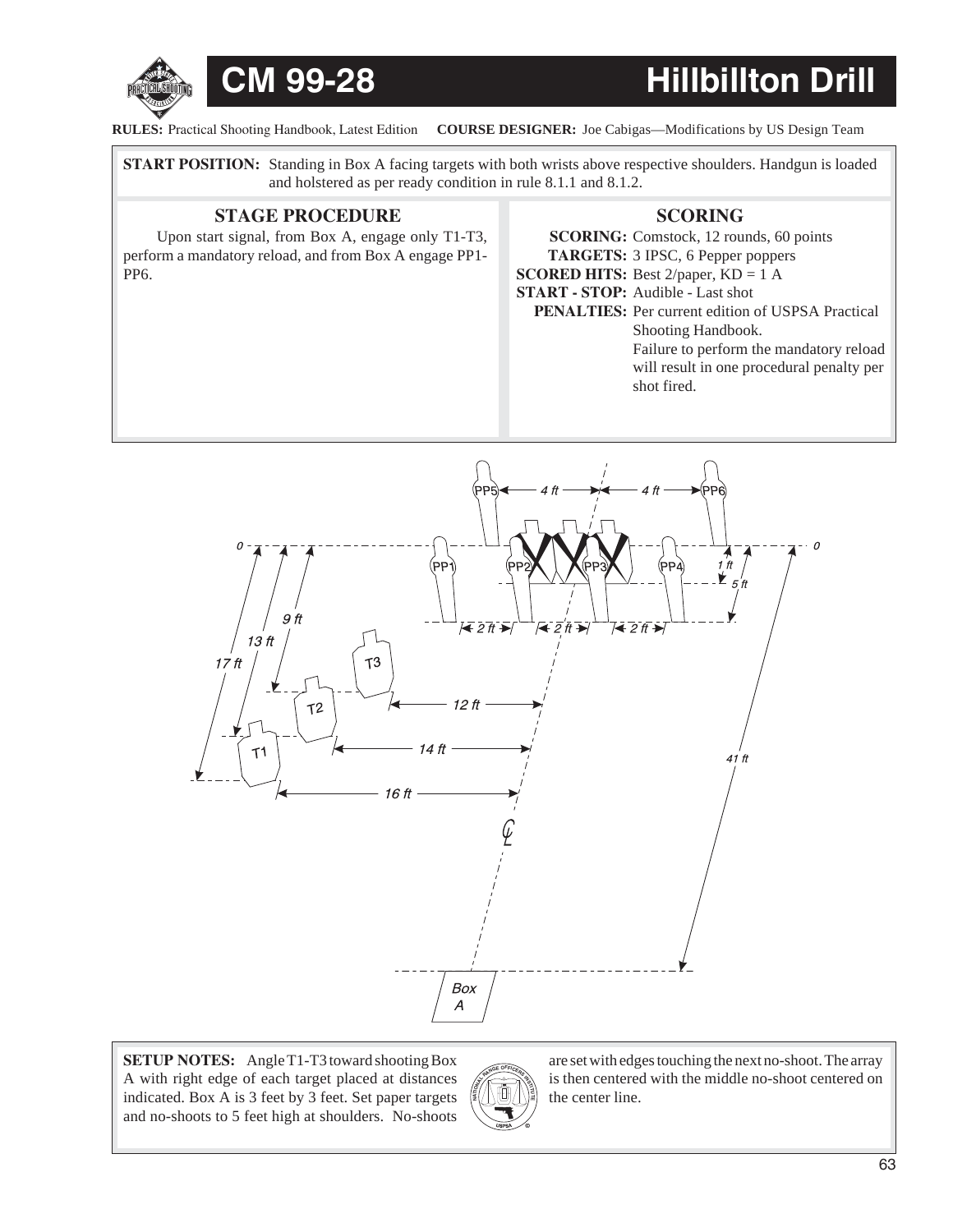# **Stage 2 #1 Star**

### **RULES:** Practical Shooting Handbook, Latest Edition **COURSE DESIGNER:** Bud Connolly

| <b>START POSITION:</b> Standing facing downrange and centered in front of either the left or right wall with hands relaxed<br>at sides. Handgun is loaded and holstered as per ready condition in rule 8.1.1 or 8.1.2.             |  |                                                                                                                                                                                                                                                                                   |  |
|------------------------------------------------------------------------------------------------------------------------------------------------------------------------------------------------------------------------------------|--|-----------------------------------------------------------------------------------------------------------------------------------------------------------------------------------------------------------------------------------------------------------------------------------|--|
| <b>STAGE PROCEDURE</b><br>On signal, draw and engage $T1 - T6$ with two (2) rounds<br>each and knock down plates $P1 - P5$ .<br>Pepper Poppers in front of Texas Star are non-falling.<br>All walls extend vertically to infinity. |  | <b>SCORING</b><br><b>SCORING:</b> Comstock, 17 rounds, 85 points<br><b>TARGETS:</b> 6 IPSC, 5 Plates<br><b>SCORED HITS:</b> Best 2 per IPSC, steel down = $1A$<br><b>START-STOP:</b> Audible - Last shot<br><b>PENALTIES:</b> Procedural. -10<br>No-shoot hit. -10<br>$Miss. -10$ |  |



**SETUP NOTES**: T1 & T6 can only be engaged from the ends of the shooting area. T3 & T4 can only be engaged from the openings left & right of the center wall. The Texas Star can only be engaged through the center port. Pepper Poppers in front of Texas Star are painted black and non-falling.

**RO NOTES**: Ensure shooter is facing downrange and not leaning.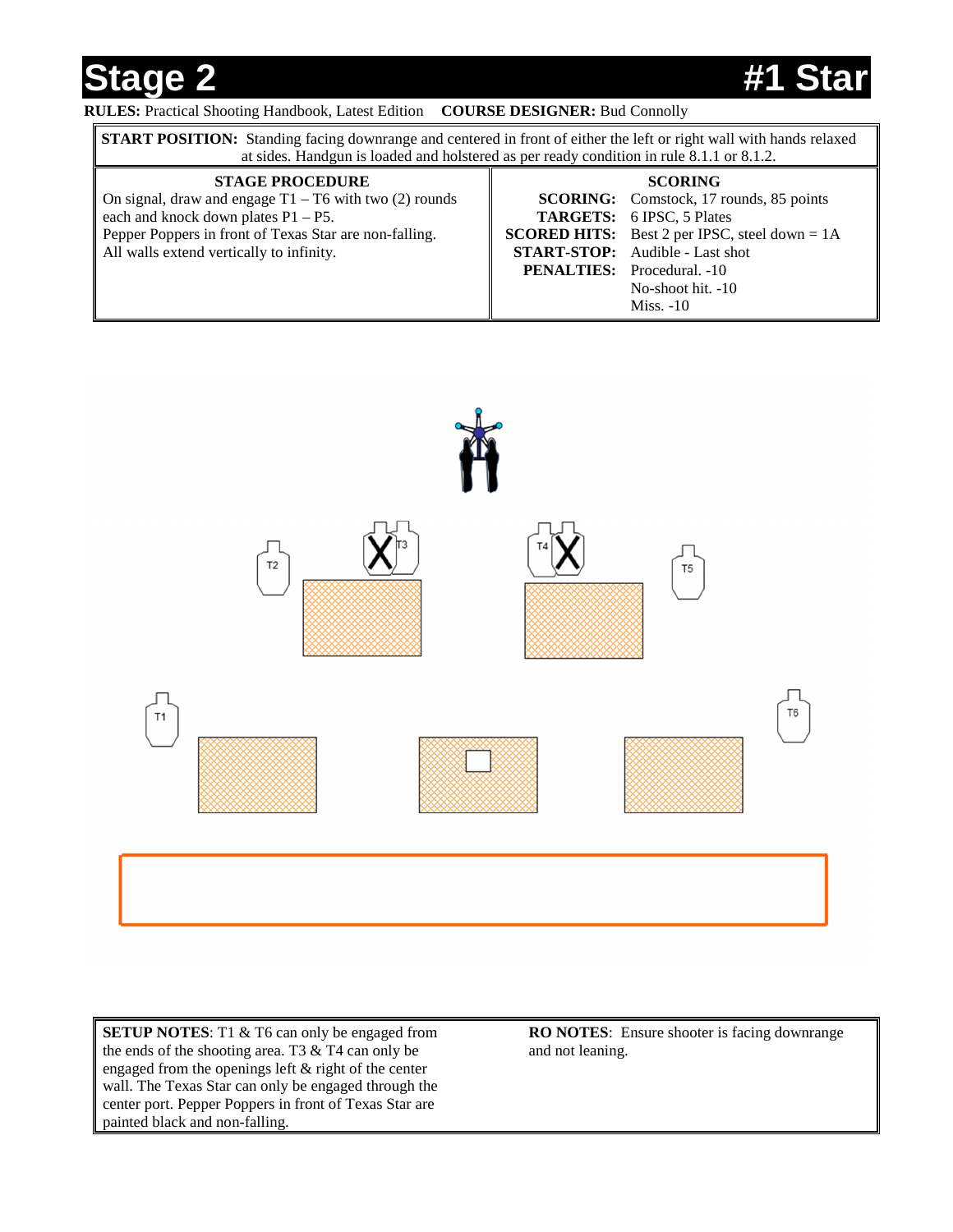**Stage 3 Puckage 3** 

### **RULES:** Practical Shooting Handbook, Latest Edition **COURSE DESIGNER:** Bud Connolly

| <b>START POSITION:</b> Standing with toes touching left or right end Fault Line and hands relaxed at sides. Handgun is<br>loaded and holstered as per ready condition in rule 8.1.1 or 8.1.2. |  |                                                        |  |
|-----------------------------------------------------------------------------------------------------------------------------------------------------------------------------------------------|--|--------------------------------------------------------|--|
| <b>STAGE PROCEDURE</b>                                                                                                                                                                        |  | <b>SCORING</b>                                         |  |
| On signal, draw and engage $T1 - T9$ with two (2) rounds                                                                                                                                      |  | <b>SCORING:</b> Comstock, 22 rounds, 110 points        |  |
| each and knock down Pepper Poppers PP1 - PP4.                                                                                                                                                 |  | TARGETS: 9 IPSC, 4 PP                                  |  |
| T3 & T8 are Peek-a-Boo targets and do not incur miss                                                                                                                                          |  | <b>SCORED HITS:</b> Best 2 per IPSC, steel down = $1A$ |  |
| penalties.                                                                                                                                                                                    |  | <b>START-STOP:</b> Audible - Last shot                 |  |
| All walls extend vertically to infinity.                                                                                                                                                      |  | <b>PENALTIES:</b> Procedural. -10                      |  |
|                                                                                                                                                                                               |  | $Miss. -10$                                            |  |



**SETUP NOTES:** T5 & T6 are only available from the rear opening in the Fence Circle. T4 & T7 are only available from the right & left openings respectively. The Pepper Poppers can only be engaged from the left & right ends of the shooting area. T3 & T8 are Peek-a-Boo targets.

**RO NOTES**: Watch for Foot Faults and shooting over the fence.